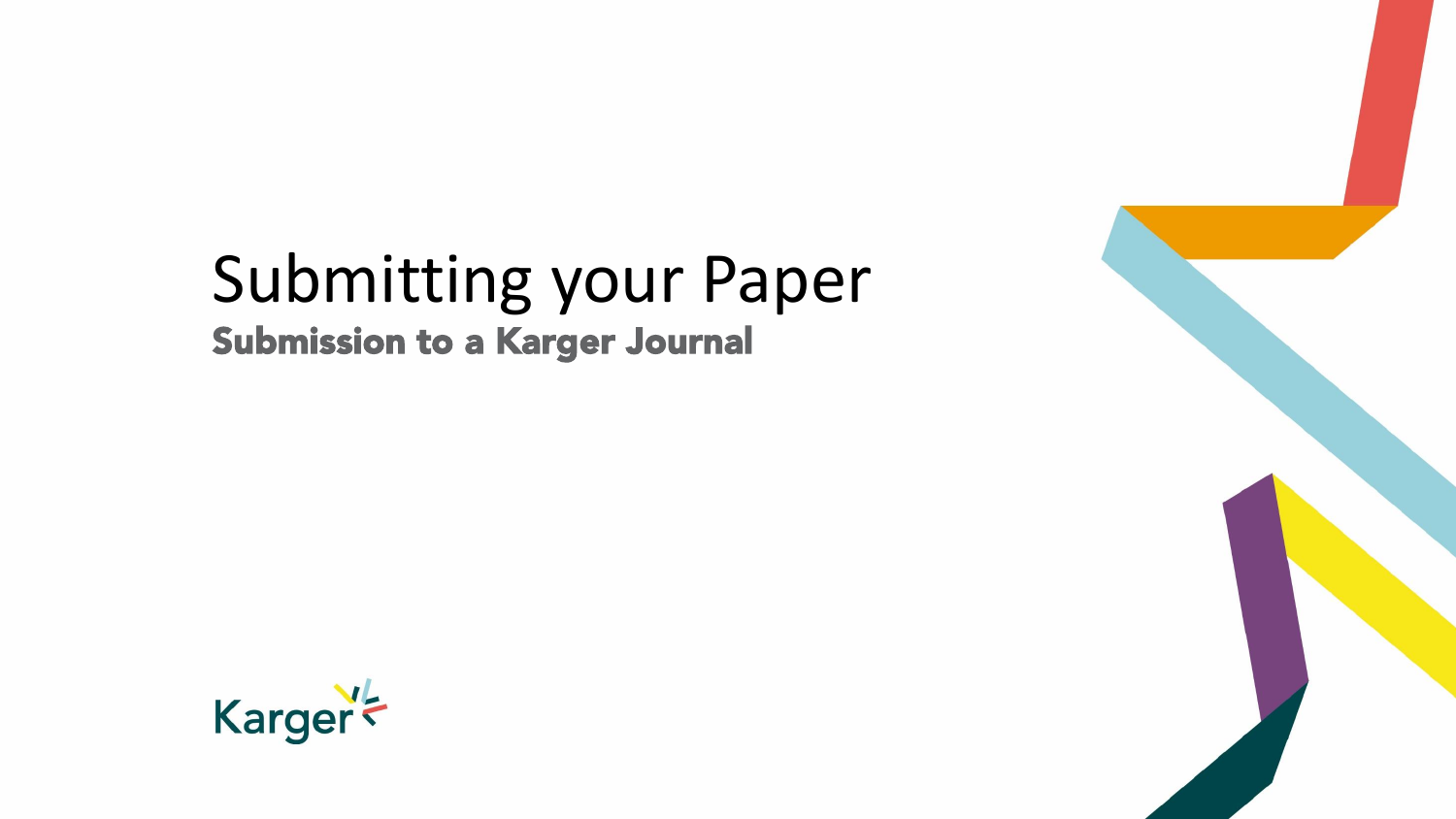## **Steps to follow:**

- 1. Log in as an Author
- **2. See progress** Author Dashboard
- **3. Guidelines**  Submission guidelines
- **4. Authors**  And Co-authors
- **5. Details**  How to enter Funding and OA Agreement Information
- **6. Keywords** Add custom keywords
- **7. Documents**  Choose the files
- **8. Reviewers**
- **9. Letter**  Cover letter and accompanying information
- **10. Send**  Submit your manuscript

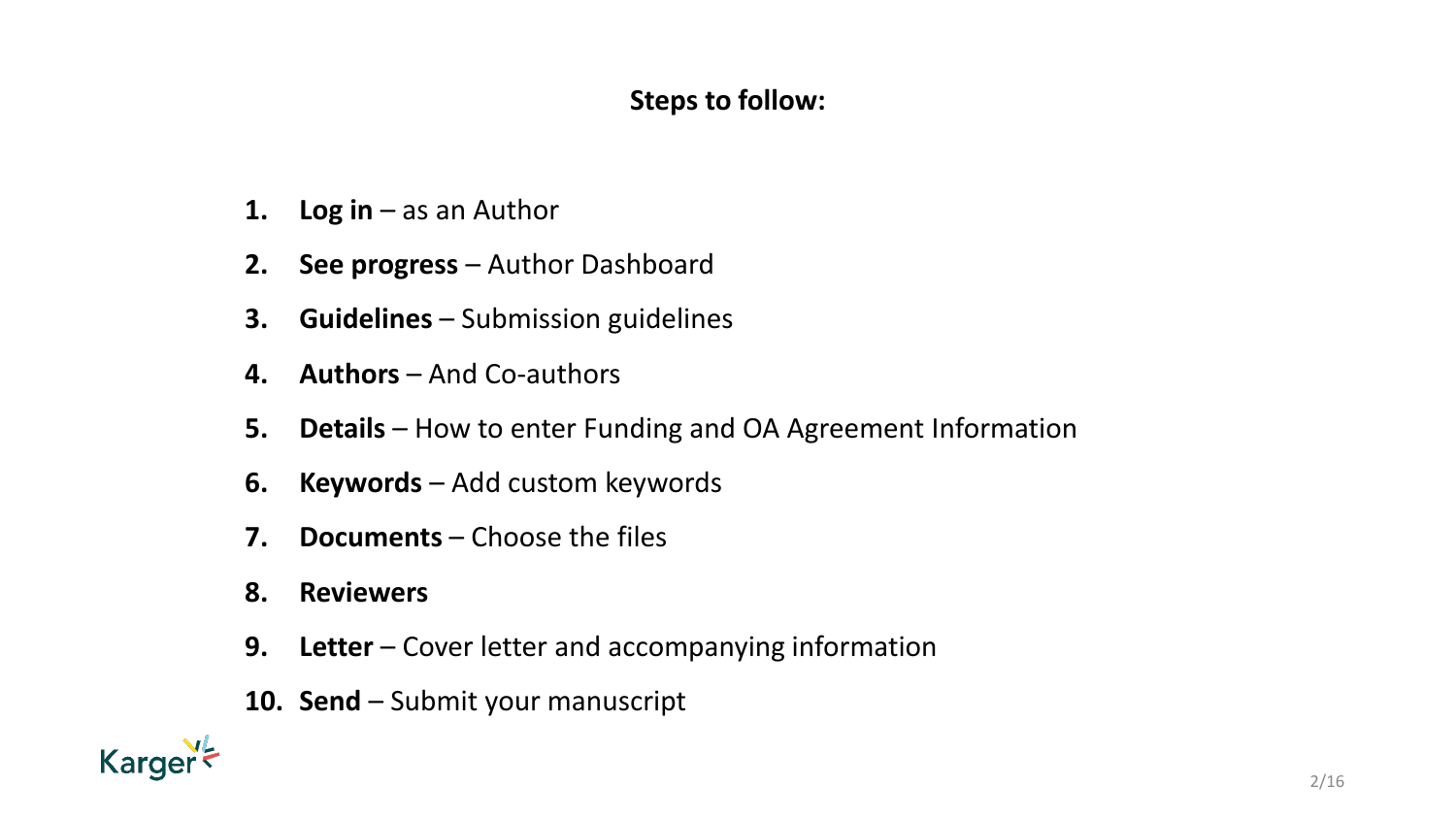| Log in $-$ as an Author                                                                                                                                                  |                                                                                                                                                                                                                                               |
|--------------------------------------------------------------------------------------------------------------------------------------------------------------------------|-----------------------------------------------------------------------------------------------------------------------------------------------------------------------------------------------------------------------------------------------|
| If you have an account:                                                                                                                                                  | Please sign in<br>Email                                                                                                                                                                                                                       |
| <b>1</b> Log in using your<br><b>Email and Password</b>                                                                                                                  | Password                                                                                                                                                                                                                                      |
| 2 Click on "Author"                                                                                                                                                      | $\left( \begin{matrix} \textbf{1} \end{matrix} \right)$<br>Sign In<br>3<br><b>New account</b><br>Can't access your account<br>If you are unsure about whether or not you have an<br>account, or have forgotten your password, click on 'Can't |
| If you do not have an<br>account:<br><b>3</b> How to create a<br>new account<br>https://manuscriptmanager.<br>nickelled.com/author-<br>online-<br>submission?ngroup=link | access my account'.<br>Welcome Marta Raposo Barrero - please select your role<br>Manuscript Ma<br>$\Gamma$<br>$\overline{\mathbf{2}}$<br>Author                                                                                               |

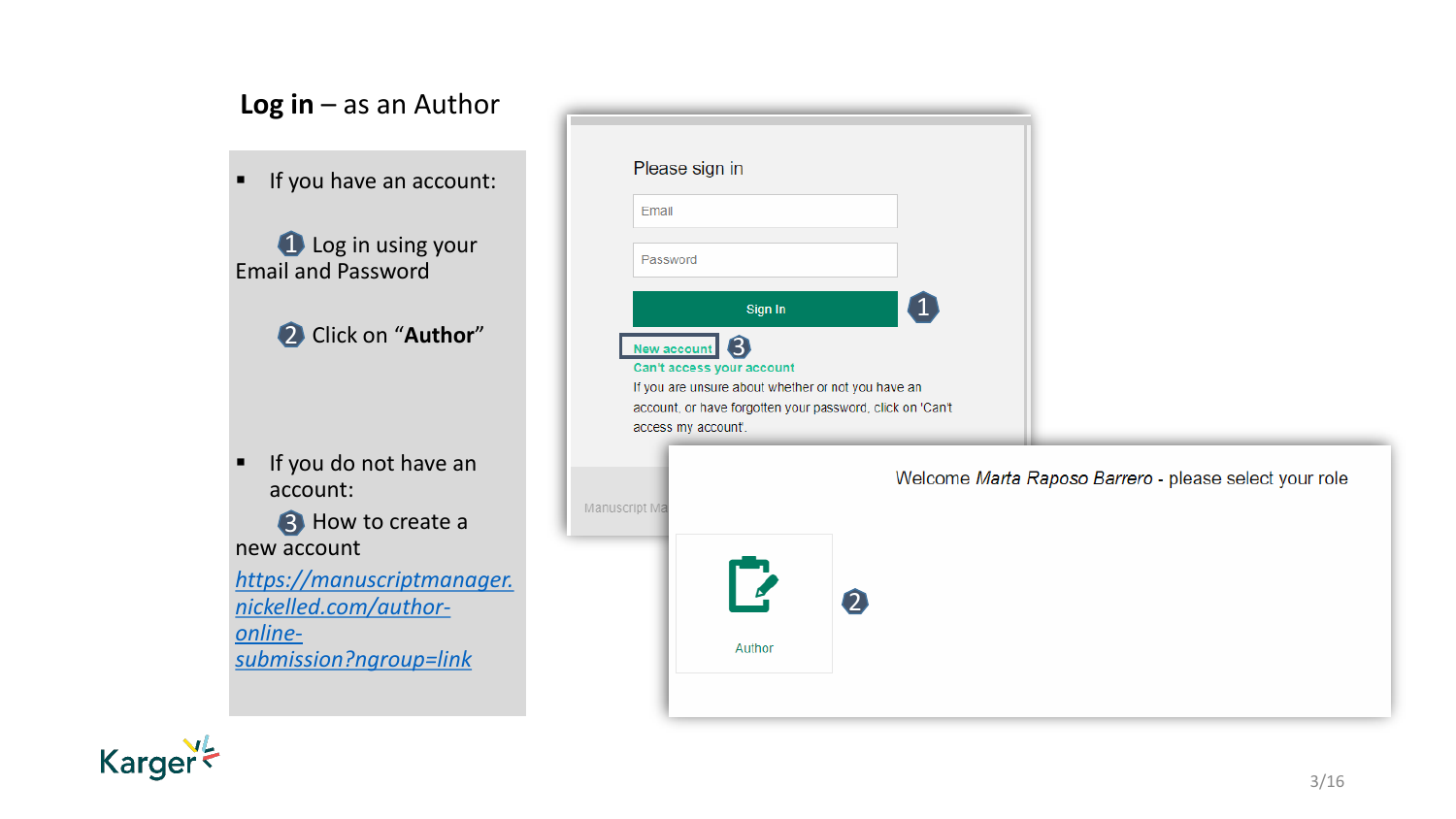## **See progress** – Author Dashboard

■ Click on:

"**Start a new Submission**"

| Marta Raposo Barrero as Author [ CHANGE ROLE ]                                          | <b>DASHBOARD</b> | <b>PROFILE</b> | [SIGN OUT]             |
|-----------------------------------------------------------------------------------------|------------------|----------------|------------------------|
| <b>Dashboard</b>                                                                        |                  |                | Start a new submission |
| Help topics for this page<br>Help topic 1: Dashboard                                    |                  |                | ╇                      |
| Help topic 2: Online submissions                                                        |                  |                | ÷.                     |
| Help topic 3: Online resubmissions<br>Help topic 4: Remaking and resending a submission |                  |                | ╇<br>╉                 |
|                                                                                         |                  |                |                        |

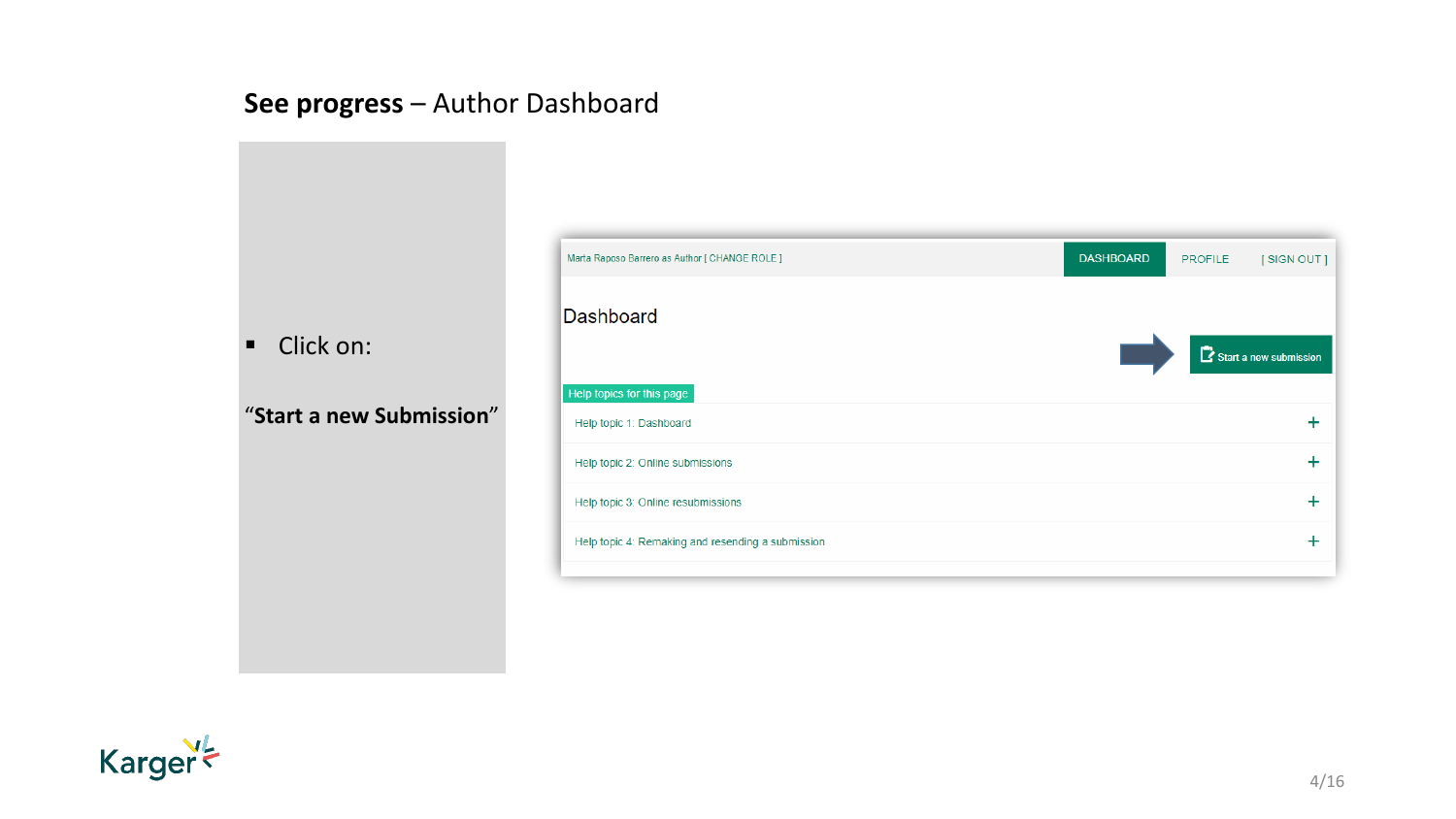## **Guidelines** – Submission guidelines







Click on "**Continue to next section**"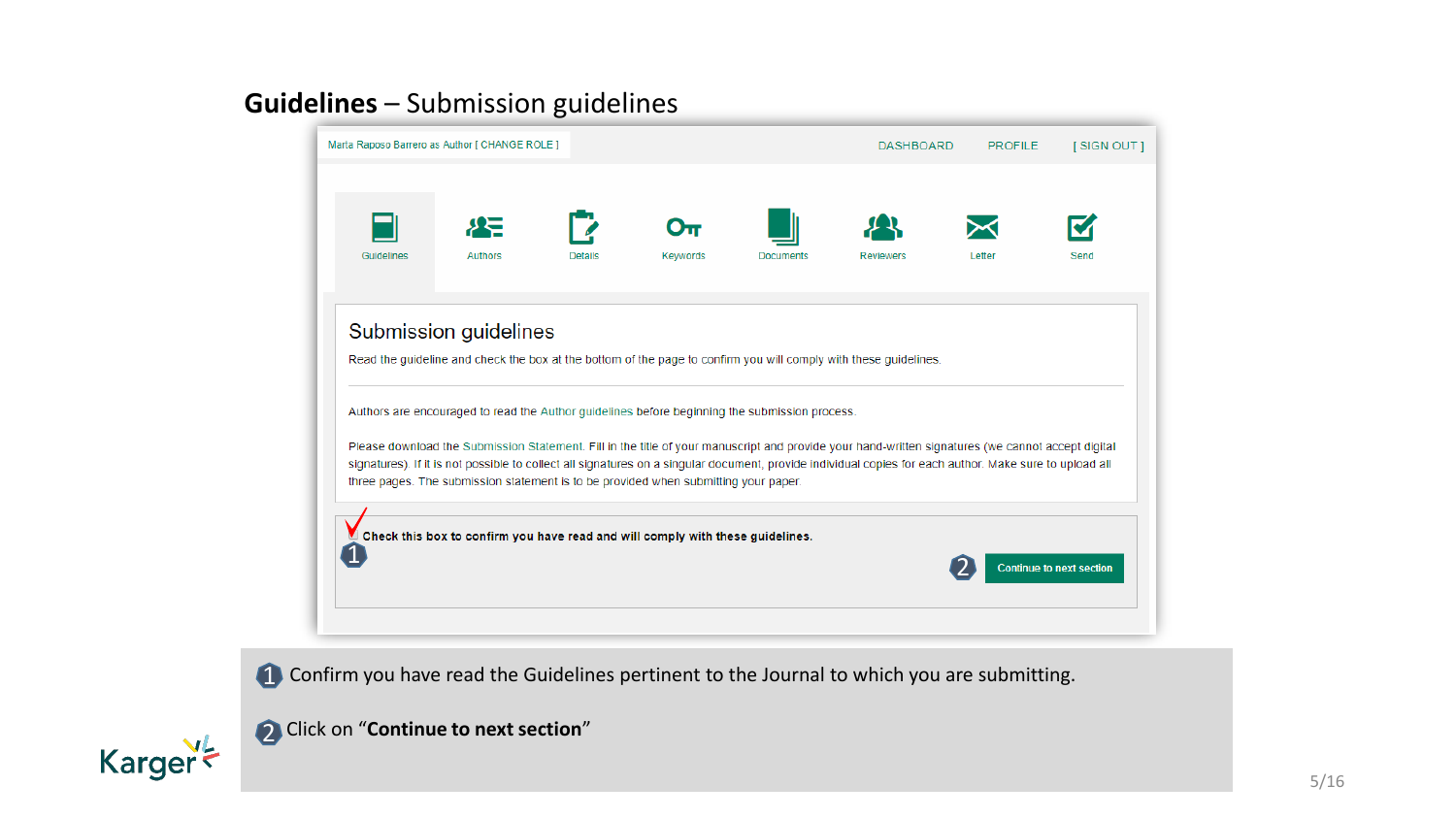## **Authors** – And Co -authors

Add the co -authors one-at-a-time by first entering the co -authors' email addresses: 4

- *If the co-author is already in the database, he/she will appear in the list*
- *If the co -author is not already the database, the submitting author must add the co -author's*

*information* 

Click on "**Add Author**"

**B** Check the box when completed 2<br>3

Click on "**Save and Continue** " 4



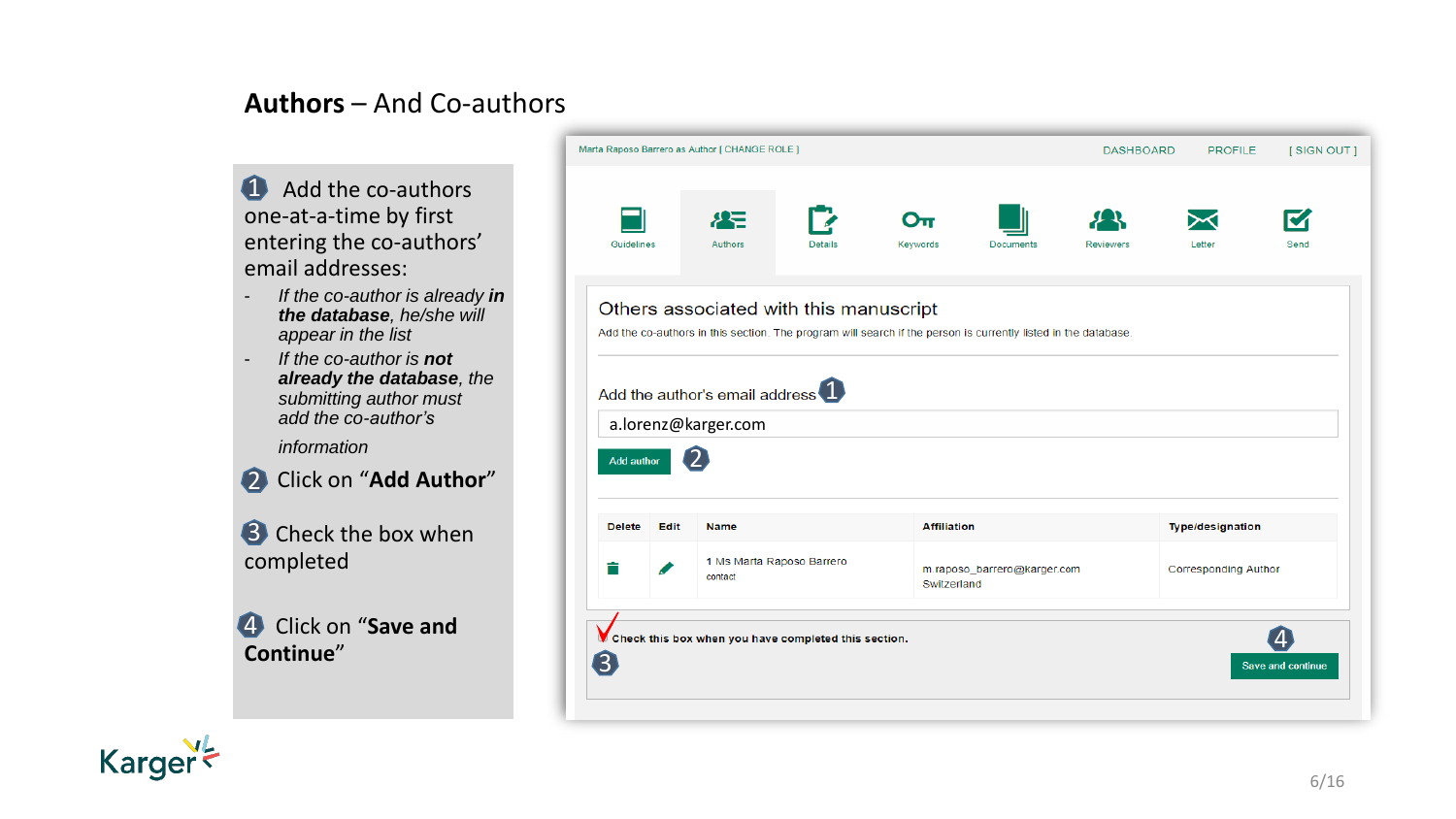## **Details** – How to enter Manuscript Information

- **1** Select the appropriate **Section** of the journal for your manuscript:
- Open the drop-down *menu and select the section most suited to your submission. This may well be None.*
- 2 Make sure to select the right **Manuscript type**  by opening the drop -down menu
- *Please check the journal's Guidelines for more information*

|                                           | Marta Raposo Barrero as Author [ CHANGE ROLE ] |                |                |                  | <b>DASHBOARD</b> | <b>PROFILE</b> | [SIGN OUT]                      |
|-------------------------------------------|------------------------------------------------|----------------|----------------|------------------|------------------|----------------|---------------------------------|
| Guidelines                                | 谷<br>Authors                                   | <b>Details</b> | Οπ<br>Keywords | <b>Documents</b> | <b>Reviewers</b> | Letter         | M<br>Send                       |
| <b>Details</b><br>Complete the form below |                                                |                |                |                  |                  |                |                                 |
| Manuscript title (required)               |                                                |                |                |                  |                  |                | <b>Help for this field</b>      |
| Special character                         |                                                |                |                |                  |                  |                |                                 |
| Running Title (required)                  |                                                |                |                |                  |                  |                | <b>Help for this field</b>      |
| Special character<br>Section (required)   | 1                                              |                |                |                  |                  |                | Word use:<br>Word limit: 50     |
| Manuscript type (required)                | $\overline{2}$                                 |                |                |                  |                  |                | <b>Help for this field</b>      |
| Abstract (required)                       |                                                |                |                |                  |                  |                | ▼<br><b>Help for this field</b> |

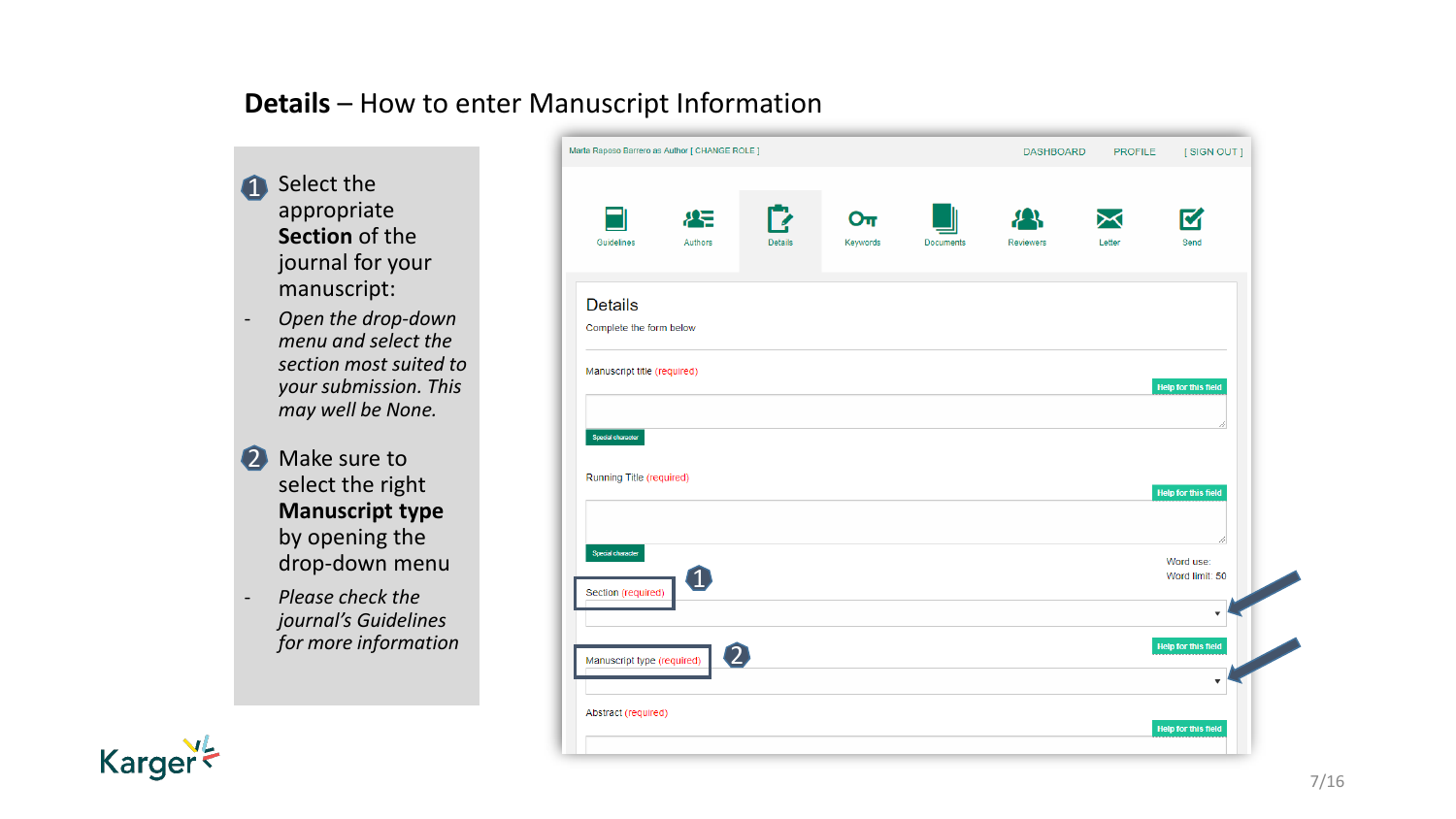## **Details** – Enter funding information

- You will be asked to select your funding body or state None here
- *If you choose the option 'other' please provide further information in this field.*

| please select 'none'. (required) |                                                                          |  |  |
|----------------------------------|--------------------------------------------------------------------------|--|--|
|                                  |                                                                          |  |  |
|                                  | If you have selected 'other' please provide further funder details below |  |  |
|                                  |                                                                          |  |  |
|                                  |                                                                          |  |  |
|                                  |                                                                          |  |  |
|                                  |                                                                          |  |  |

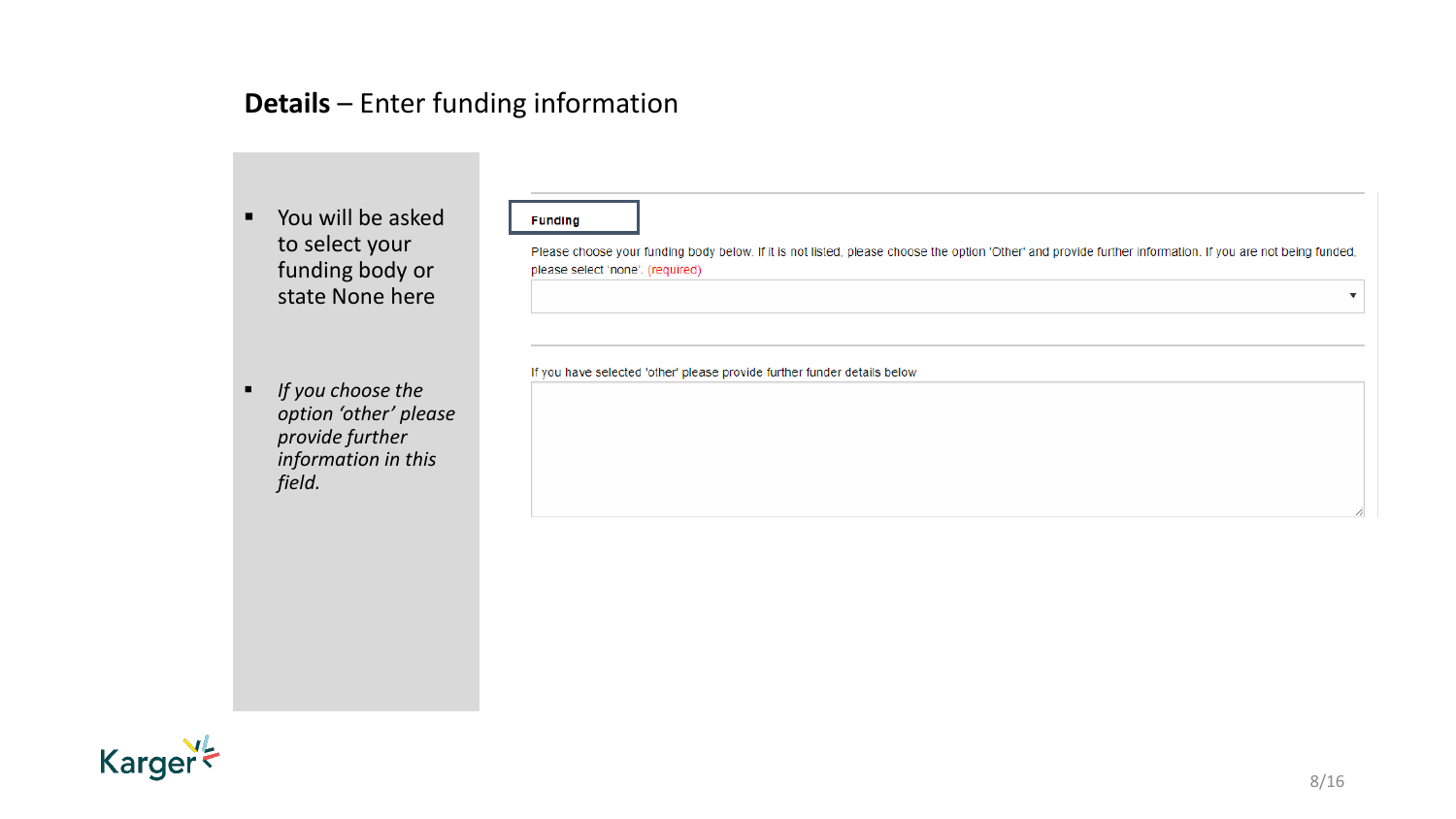## **Details** – Open Access Agreements

- You will be asked to specify whether your institute has an Open Access Agreement with Karger. All entries will be checked and verified upon acceptance of the paper  $\overline{\mathbf{1}}$
- *For information regarding the Open Access Agreements you can follow the link in the submission field. See print screen on next slide*
- If the agreement comes with a specific voucher, please provide details here 2

| Karger has established agreements with cooperating consortia and institutions that include full or partial coverage of Article Processing Charges (APC)<br>and/or Authors ChoiceTM publication fee, helping authors publish articles Open Access and comply with Open Access mandates. This means authors<br>can publish Open Access without incurring any additional costs or with reduced APCs.<br>Find out here whether your Open Access APCs are covered by such an agreement.<br><b>Help for this field</b><br>If you are eligible please enter the name of your Institute below.<br><b>Special character</b><br>Please ask at your institution's library or contact us openaccess@karger.com if you need assistance.<br>If you have received a voucher code through your institute, or through another initiative, that enables you to publish<br>under special conditions, please enter code here: | <b>Open Access Agreements</b>                                 |  |
|-----------------------------------------------------------------------------------------------------------------------------------------------------------------------------------------------------------------------------------------------------------------------------------------------------------------------------------------------------------------------------------------------------------------------------------------------------------------------------------------------------------------------------------------------------------------------------------------------------------------------------------------------------------------------------------------------------------------------------------------------------------------------------------------------------------------------------------------------------------------------------------------------------------|---------------------------------------------------------------|--|
|                                                                                                                                                                                                                                                                                                                                                                                                                                                                                                                                                                                                                                                                                                                                                                                                                                                                                                           |                                                               |  |
|                                                                                                                                                                                                                                                                                                                                                                                                                                                                                                                                                                                                                                                                                                                                                                                                                                                                                                           |                                                               |  |
|                                                                                                                                                                                                                                                                                                                                                                                                                                                                                                                                                                                                                                                                                                                                                                                                                                                                                                           | <b>Eligibility Declaration (required)</b><br>$\circ$ Eligible |  |
|                                                                                                                                                                                                                                                                                                                                                                                                                                                                                                                                                                                                                                                                                                                                                                                                                                                                                                           | O Opt-Out despite being eligible                              |  |
|                                                                                                                                                                                                                                                                                                                                                                                                                                                                                                                                                                                                                                                                                                                                                                                                                                                                                                           | $\circ$ not eligible                                          |  |
|                                                                                                                                                                                                                                                                                                                                                                                                                                                                                                                                                                                                                                                                                                                                                                                                                                                                                                           | Word limit: 100                                               |  |
|                                                                                                                                                                                                                                                                                                                                                                                                                                                                                                                                                                                                                                                                                                                                                                                                                                                                                                           |                                                               |  |
|                                                                                                                                                                                                                                                                                                                                                                                                                                                                                                                                                                                                                                                                                                                                                                                                                                                                                                           | <b>Voucher</b>                                                |  |
|                                                                                                                                                                                                                                                                                                                                                                                                                                                                                                                                                                                                                                                                                                                                                                                                                                                                                                           |                                                               |  |
|                                                                                                                                                                                                                                                                                                                                                                                                                                                                                                                                                                                                                                                                                                                                                                                                                                                                                                           |                                                               |  |
|                                                                                                                                                                                                                                                                                                                                                                                                                                                                                                                                                                                                                                                                                                                                                                                                                                                                                                           | <b>Special character</b>                                      |  |

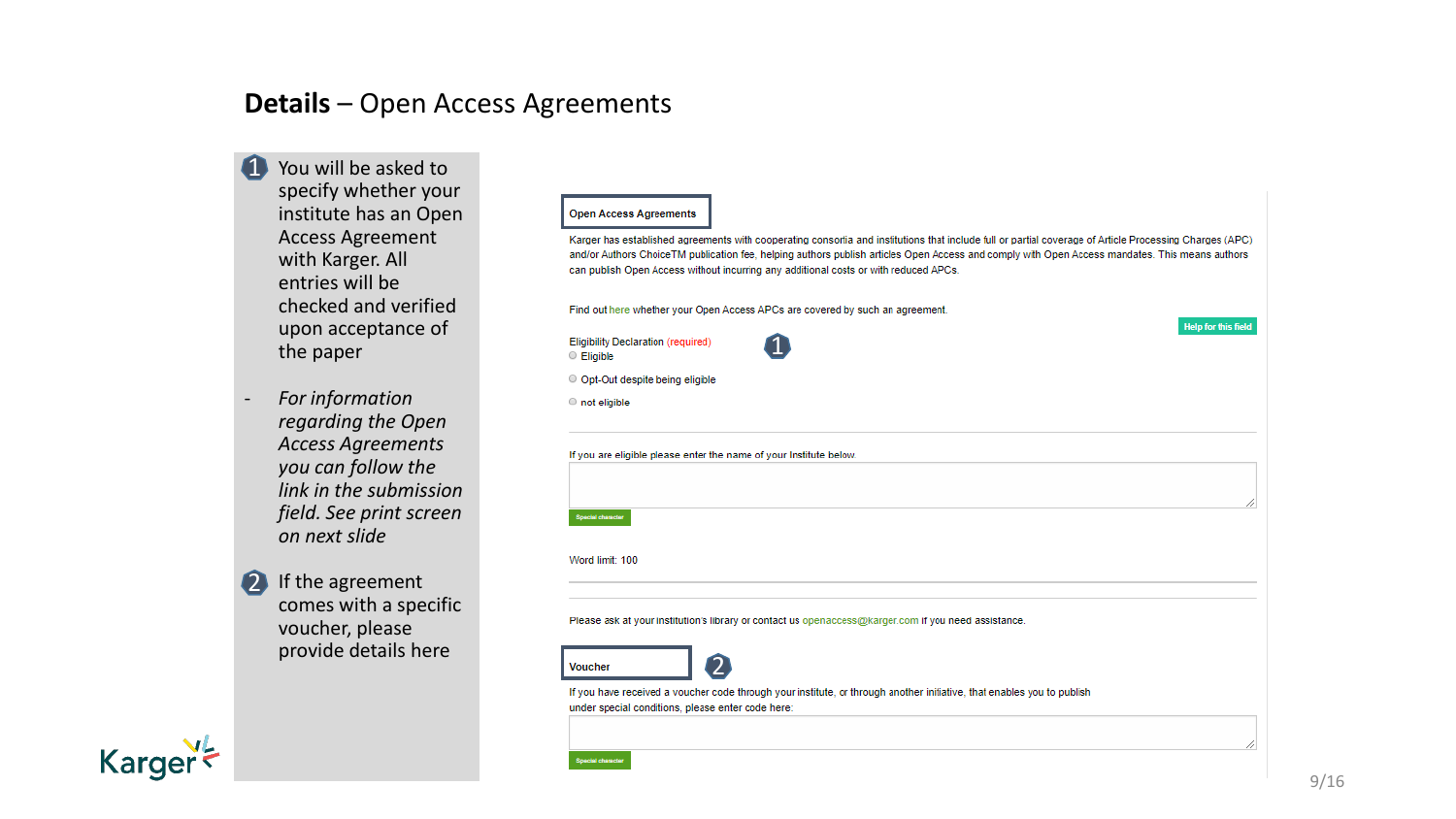#### **Details on Open Access Agreements on our website**

Benefits

Search Gateway

About Open Access

Submit

About Karger

#### Funding and Institutional Open Access Agreements

Karger Publishers is committed to helping authors benefit from Open Access agreements and meet the requirements of the Open Access mandates of all funding bodies. Depending on the funders' and institutions' requirements, research may be published as an Open Access article (Gold Open Access) or archived in an Open Access repository such as PubMed Central (PMC) or an institution's own repository (Green Open Access), or both.

Authors should always indicate their affiliation with an institution covered by an Open Access agreement and funding sources during submission and should include information on their grants in the Funding Sources section of their papers.

A list of institutions with Open Access agreements covering part or all of Article Processing Charges (APCs) and a list of some funders with Open Access mandates can be found below.

If you are uncertain whether your institution is covered by an agreement, or your funding body is not listed, please contact us.

Open Access Agreements Funders

#### Open Access Agreements

Find out whether your Open Access APCs are covered by an agreement by selecting your country below. Read more

Search...

**Karger** 

| France          | $\check{ }$  |
|-----------------|--------------|
| Germany         | $\check{~}$  |
| Japan           | $\checkmark$ |
| Qatar           | $\checkmark$ |
| Sweden          | $\check{ }$  |
| Switzerland     | $\checkmark$ |
| The Netherlands | $\checkmark$ |
| United Kingdom  | $\checkmark$ |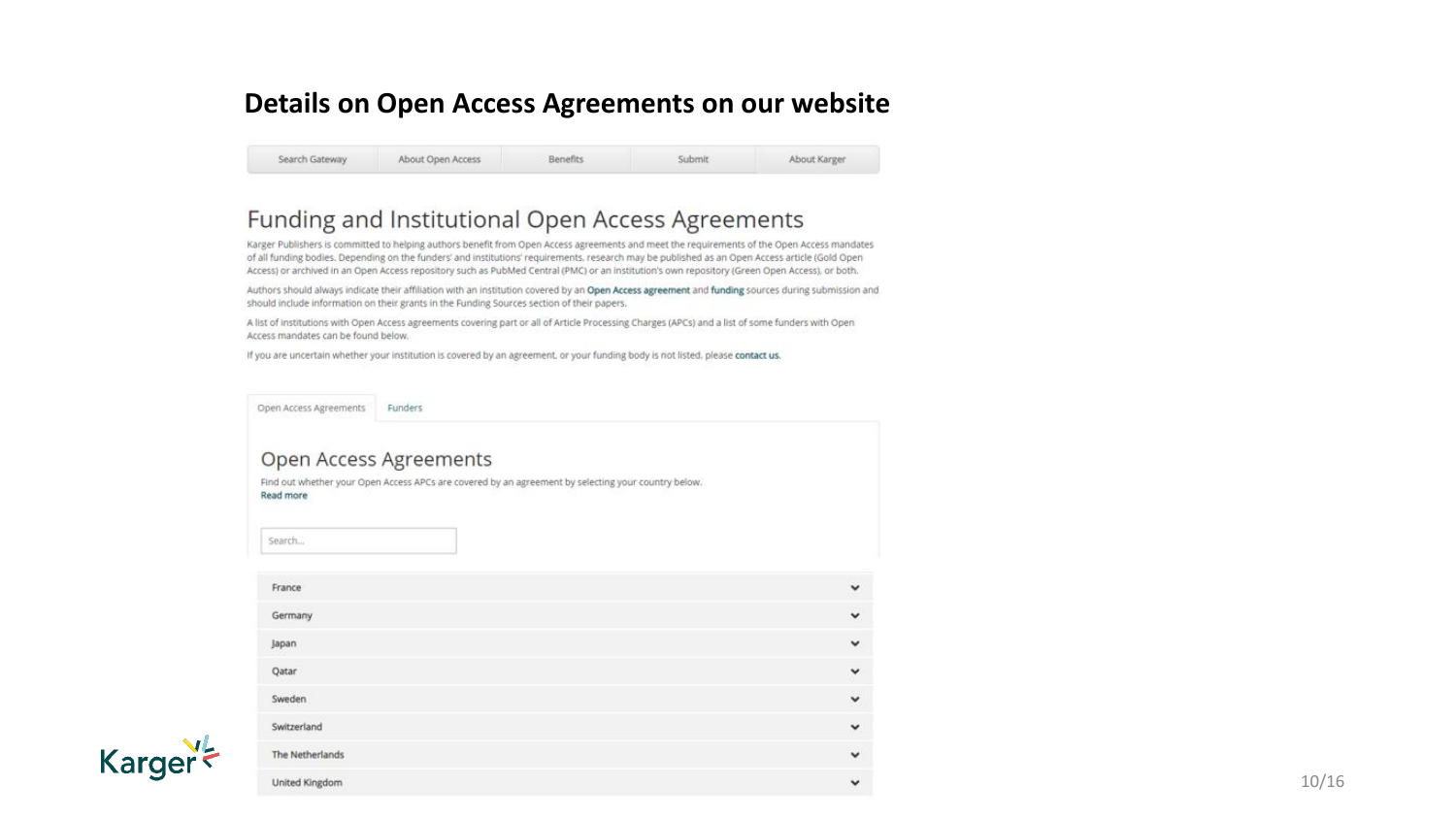## **Keywords** – Add custom keywords

- Add the custom Keywords pertinent to your manuscript one-at-a-time
- *You can add your own or select relevant ones from the list*
- Click on "**Save keywords and Continue**"



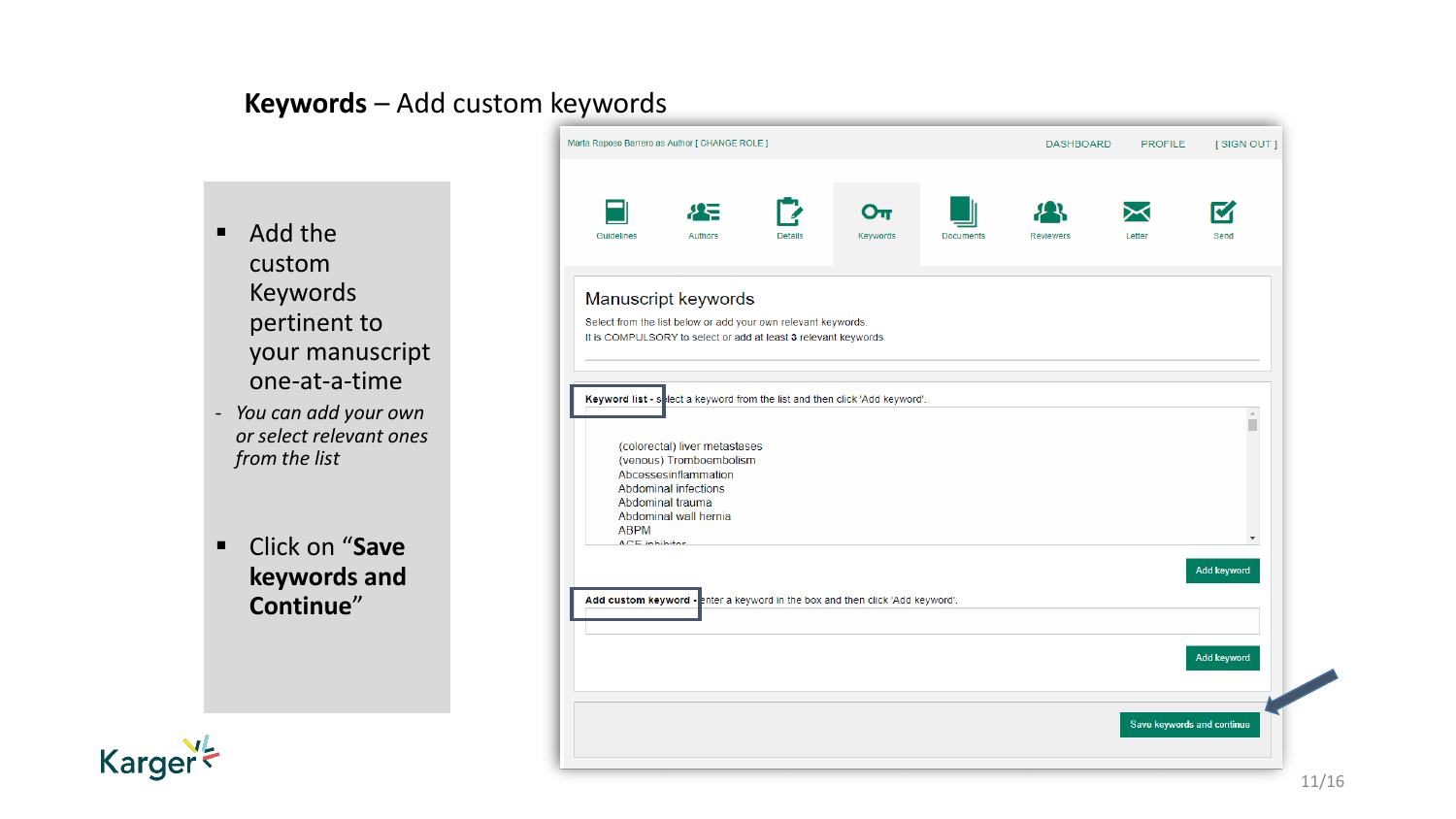## **Documents** – Choose the files

1 Upload one-at-a-time your manuscript files. Be sure to include the compulsory documents *- Select for each file the corresponding file type.*

2 After choosing each file, click on "**Upload File**"

**B** Check the box when completing the section 3<br>1<br>4<br>4

4 Click on "**Continue to next section** "

Karger

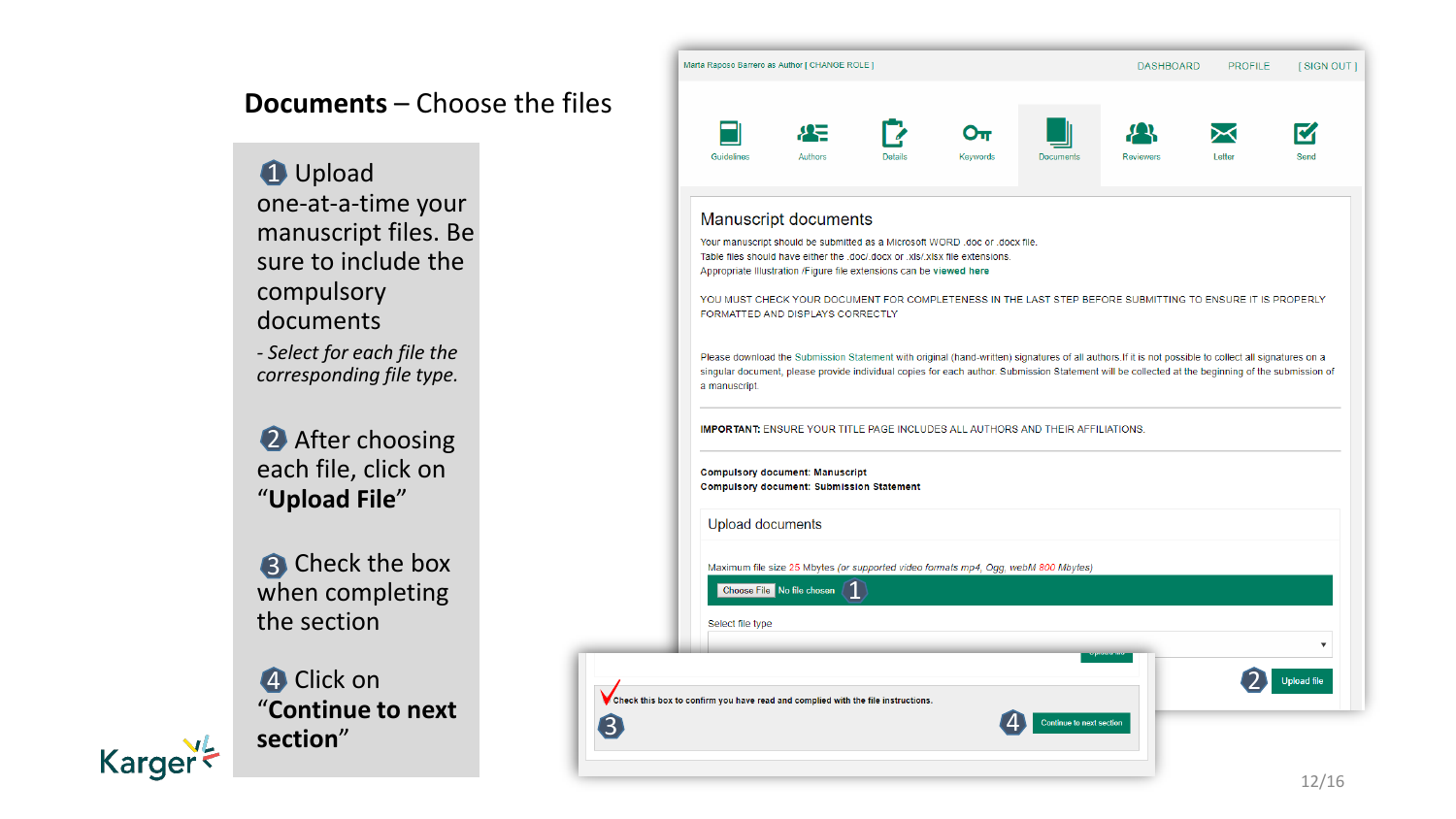## **Reviewers**

- Suggested Reviewers are often requested as a standard by the journal's portal.
- Click on "**Continue to next section** "

|                        | Marta Raposo Barrero as Author [ CHANGE ROLE ]     |         |          |                  | <b>DASHBOARD</b>                                                                                                                                                                                                                                                                                                                                                                          | <b>PROFILE</b> | [SIGN OUT]                      |
|------------------------|----------------------------------------------------|---------|----------|------------------|-------------------------------------------------------------------------------------------------------------------------------------------------------------------------------------------------------------------------------------------------------------------------------------------------------------------------------------------------------------------------------------------|----------------|---------------------------------|
|                        |                                                    |         |          |                  |                                                                                                                                                                                                                                                                                                                                                                                           |                |                                 |
|                        | Æ                                                  |         |          |                  | Æ<br><b>Reviewers</b>                                                                                                                                                                                                                                                                                                                                                                     |                |                                 |
| Guidelines             | Authors                                            | Details | Keywords | <b>Documents</b> |                                                                                                                                                                                                                                                                                                                                                                                           | I etter        | Send                            |
| below.                 | suggested reviewers must be from various countries |         |          |                  | IT IS OPTIONAL TO SUGGEST IMPARTIAL REVIEWERS WHO ARE RESEARCHERS IN THE FIELD AND HAVE THE EXPERTISE TO<br>REVIEW YOUR MANUSCRIPT. Suggested Reviewers must have a recent publication record in the area of the submission and must not be<br>from the same institution or be research collaborators of the author(s). Please suggest not more than one from your own country, all other |                | Suggest a reviewer              |
| No reviewers suggested |                                                    |         |          |                  |                                                                                                                                                                                                                                                                                                                                                                                           |                |                                 |
|                        |                                                    |         |          |                  |                                                                                                                                                                                                                                                                                                                                                                                           |                | <b>Continue to next section</b> |

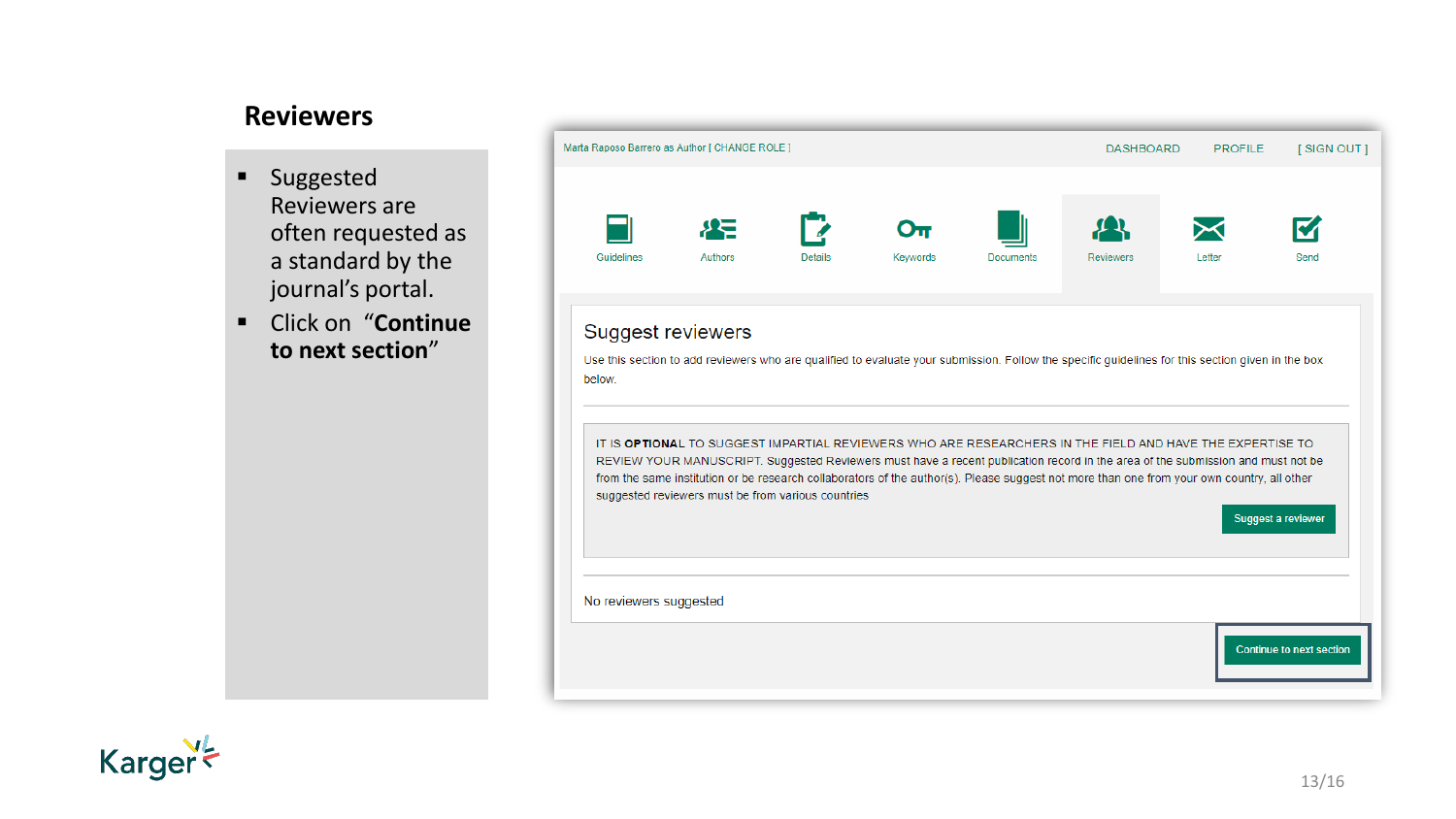### **Letter**

**Complete the** form by writing the Cover Letter

Check the box when completing the section 13 Dio 22 Her 33 2

**8** Click on "**Continue to next section** "



|                         | Marta Raposo Barrero as Author [ CHANGE ROLE ] |         |                |                  | DASHBOARD                                                                                                              | <b>PROFILE</b> | [SIGN OUT]                    |
|-------------------------|------------------------------------------------|---------|----------------|------------------|------------------------------------------------------------------------------------------------------------------------|----------------|-------------------------------|
| Guidelines              | ∦≣<br>Authors                                  | Details | Oπ<br>Keywords | <b>Documents</b> | Reviewers                                                                                                              | Letter         | Send                          |
| Complete the form below | Cover letter and accompanying information      |         |                |                  |                                                                                                                        |                |                               |
| Cover Letter (required) |                                                |         |                |                  |                                                                                                                        |                |                               |
|                         |                                                |         |                |                  |                                                                                                                        |                | <b>Help for this field</b>    |
|                         |                                                |         |                |                  |                                                                                                                        |                |                               |
|                         |                                                |         |                |                  |                                                                                                                        |                |                               |
|                         |                                                |         |                |                  |                                                                                                                        |                |                               |
| Special character       |                                                |         |                |                  | By ticking this box I declare that information given in this manuscript submission is truthful and correct. (required) |                | Word use:<br>Word limit: 1000 |
|                         |                                                |         |                |                  |                                                                                                                        | Save draft     | Save and continue             |
|                         |                                                |         |                |                  |                                                                                                                        |                | 3                             |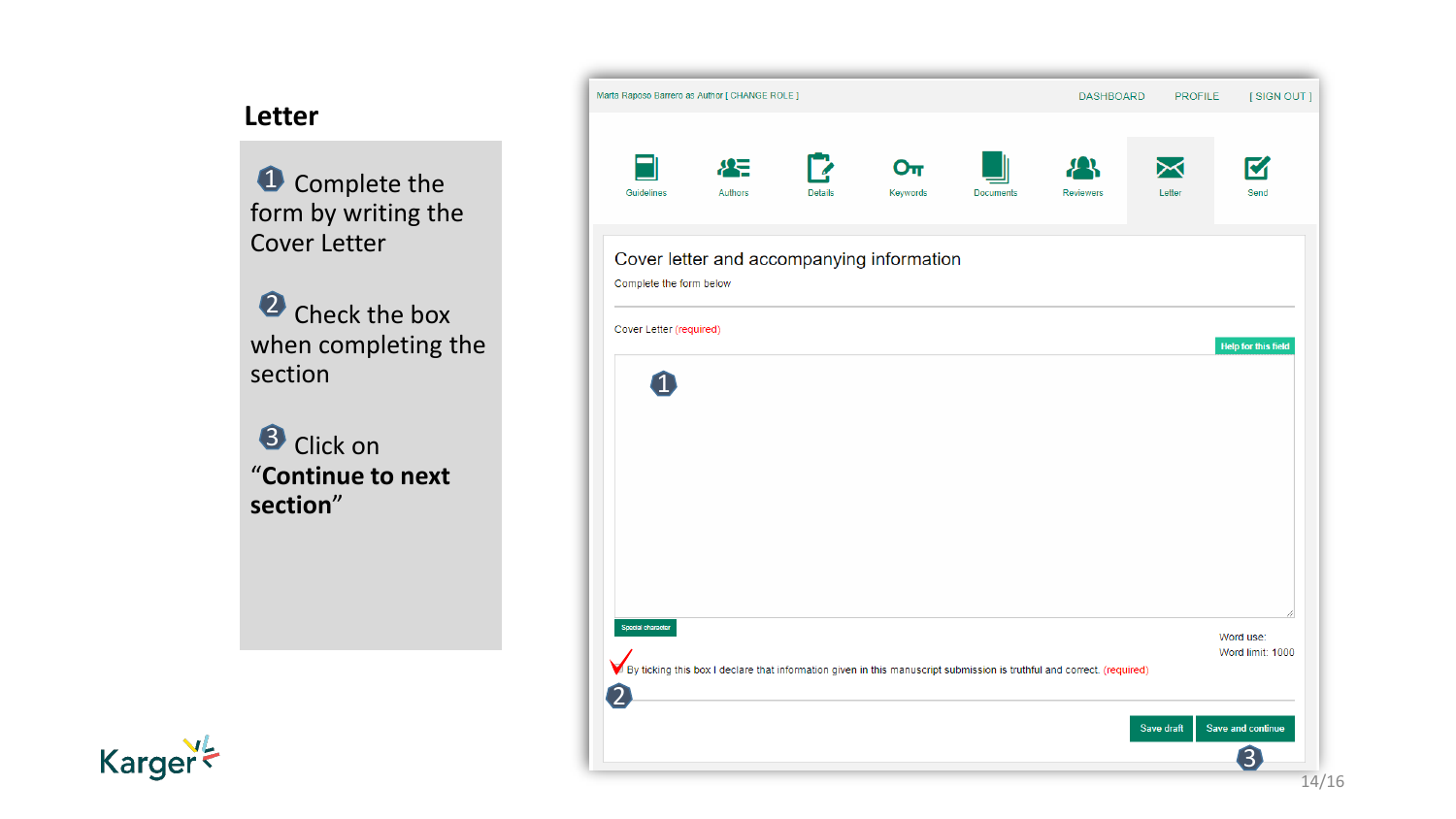## **Send** – Submit your manuscript

- Review the submission information
- The author will be alerted if any information is missing
- In case you have problems submitting your manuscript, please **contact the Editorial Office**  directly

**1** Click on "PDF review **document**" and check if everything is correct

2 Click on "Confirm **reading** "

Karger =



|                            |      | Marta Raposo Barrero as Author [ CHANGE ROLE ] |                                                    |                            |                                                      | <b>DASHBOARD</b>                                                                                               | <b>PROFILE</b>                    | [SIGN OUT]                  |  |
|----------------------------|------|------------------------------------------------|----------------------------------------------------|----------------------------|------------------------------------------------------|----------------------------------------------------------------------------------------------------------------|-----------------------------------|-----------------------------|--|
| $\triangleleft$ Guidelines |      | ₽≡<br>✔ Authors                                | ✔ Details                                          | ✔ Keywords                 | Documents                                            | ✔ Reviewers                                                                                                    | ᢂ<br>$\blacktriangleright$ Letter | М<br>Send                   |  |
| Check and send             |      |                                                |                                                    |                            |                                                      |                                                                                                                |                                   |                             |  |
|                            |      |                                                | Check the submission details below. You can submit | <b>Review document</b>     |                                                      |                                                                                                                |                                   |                             |  |
|                            |      |                                                |                                                    |                            |                                                      | You MUST CHECK THE PDF REVIEW DOCUMENT as it will be presented to the reviewers before you can submit.         |                                   |                             |  |
| Authors                    |      |                                                |                                                    |                            |                                                      | <b>IMPORTANT:</b> ENSURE YOUR TITLE PAGE INCLUDES ALL AUTHORS AND THEIR AFFILIATIONS.                          |                                   |                             |  |
|                            |      |                                                |                                                    |                            | 1. Check the PDF review document.                    |                                                                                                                |                                   |                             |  |
| <b>Delete</b>              | Edit | <b>Name</b>                                    |                                                    | $\Box$ PDF review document |                                                      |                                                                                                                |                                   |                             |  |
|                            |      | contact                                        | 1 Ms Marta Raposo Barrero                          |                            | 2. Confirm you have checked the PDF review document. |                                                                                                                |                                   |                             |  |
|                            |      |                                                |                                                    | <b>Confirm reading</b>     |                                                      |                                                                                                                |                                   |                             |  |
|                            |      |                                                |                                                    |                            |                                                      | If you have difficulties opening the PDF review document, please see the help topic at the bottom of the page. |                                   |                             |  |
| <b>Details</b>             |      |                                                |                                                    | No reviewers suggested     |                                                      |                                                                                                                |                                   |                             |  |
|                            |      |                                                |                                                    | Letter                     |                                                      |                                                                                                                |                                   |                             |  |
|                            |      |                                                |                                                    | Letter:                    |                                                      |                                                                                                                |                                   |                             |  |
|                            |      |                                                |                                                    |                            |                                                      |                                                                                                                |                                   |                             |  |
|                            |      |                                                |                                                    |                            |                                                      | You cannot submit your manuscript until all mandatory information is completed.                                |                                   |                             |  |
|                            |      |                                                |                                                    |                            |                                                      |                                                                                                                |                                   | Submit your manuscript<br>3 |  |